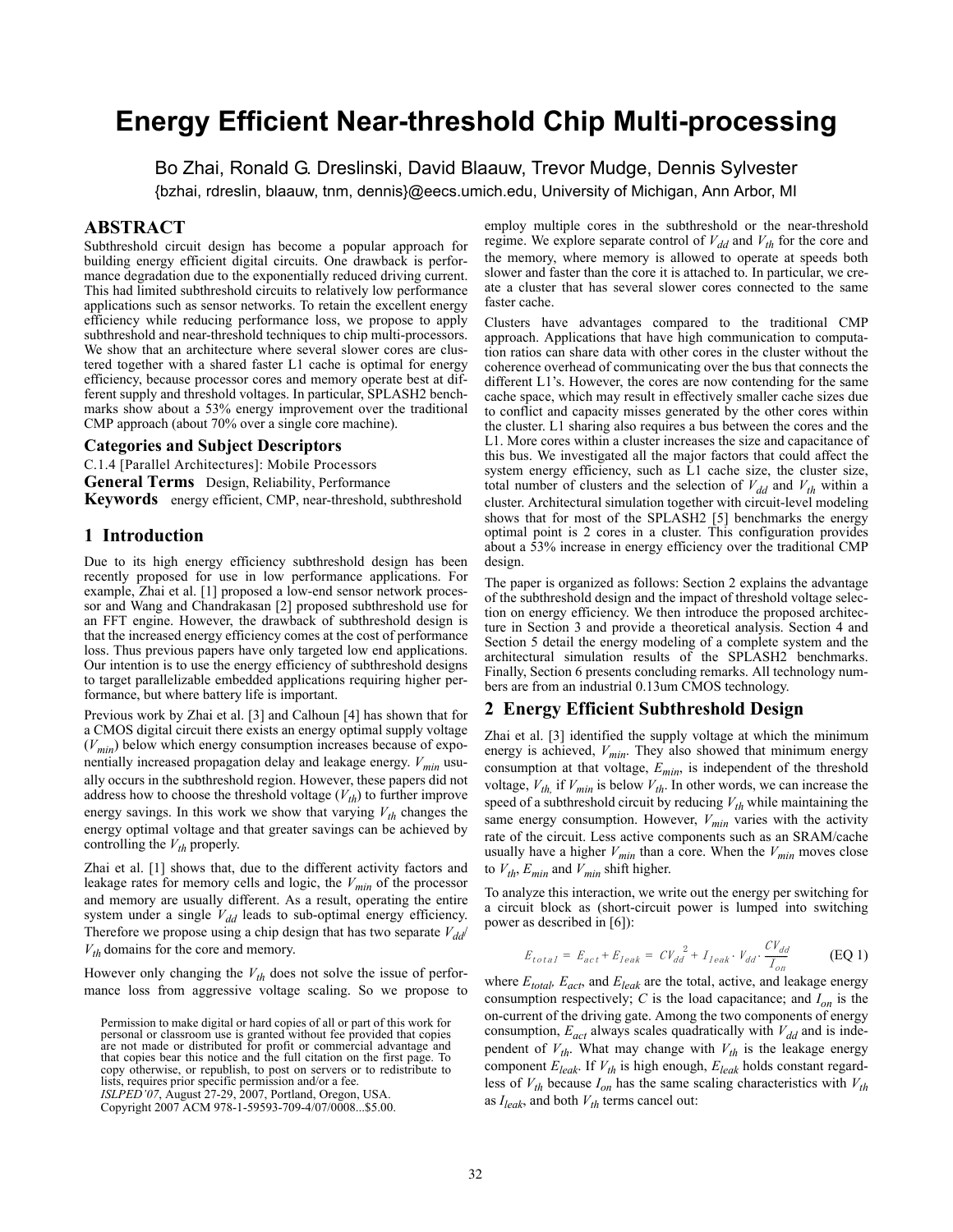

**Figure 1. Energy-** $V_{dd}$  **for core and SRAM with different**  $V_{th}$ **s** 

$$
E_{total,sub} = CV_{dd}^2 + I_{s0} \cdot e^{-\frac{Vth}{mV_r}} \cdot V_{dd} \cdot \frac{CV_{dd}}{\frac{V_{dd} - Vth}{mV_r}}
$$
(EQ2)

Therefore  $V_{min}$  stays unchanged. However, as  $V_{th}$  moves closer to  $V_{min}$ , the leakage energy component  $E_{leak}$  increases because the circuit moves out of the subthreshold regime and into the near  $V_{th}$  transient region. In this region *Ileak* increases more than the delay reduces. In the energy equation EQ2, this implies that the  $V_{th}$  terms can no longer be cancelled out. If we assume an  $\alpha$ -power law [7] for near-threshold on-current,  $E_{total}$  can be written as:

$$
E_{total, super} = CV_{dd}^2 + I_{s0} \cdot e^{-\frac{Vth}{mV_T}} \cdot V_{dd} \cdot \frac{CV_{dd}}{I_{on0} \cdot (V_{dd} - Vth)^{\alpha}}
$$
 (EQ 3)

We simulated an inverter chain by applying a pulse input using SPICE and fitted models for leakage current and delay with  $V_{dd}$  and  $V_{th}$ .  $V_{th}$  is varied by changing the  $V_{th0}$  parameter in the SPICE model. Then we applied the fitted model for a commercial processor core [8] and plotted the energy consumption per clock cycle with  $V_{dd}$ for different  $V_{th}$ s in Figure 1(a). The total energy shows a minimum as expected. More importantly, the energy consumption is insensitive to  $V_{th}$  values that are larger than 0.35V. In this region,  $V_{min}$  stays constant, which we refer to as *Vmin0*, the *inherent optimal energy voltage*. In this case  $V_{min0}$  is ~0.25V. When  $V_{th}$  drops below 0.35V, the overall energy consumption increases considerably. As a result,  $V_{min}$  shifts with the change in  $V_{th}$ . Interestingly  $V_{min}$  first decreases a bit and then it rises. SRAM/cache usually has a higher  $V_{min}$  than the processor core due to the lower activity rate and higher relative leakage power. For comparison we have plotted the energy consumption with  $V_{dd}$  under different  $V_{th}$ s for a SRAM in Figure 1(b). It is evident that SRAM has a higher  $V_{min}/V_{min0}$ . It also exhibits dependency on  $V_{th}$  like the processor core.

It follows that operating the processor core and the memory at their individual optimal  $V_{dd}$  and  $\bar{V}_{th}$  will result in the best overall energy efficiency. As noted above, the speed depends exponentially on  $V_{th}$ and we could gain "free" performance without additional energy consumption if  $V_{min}$  is lower than  $V_{th}$ . Assuming a nominal speed of 233MHz at a supply voltage of 1.2V and a threshold voltage of 0.4V, we solved for the optimal  $V_{min}$  and  $V_{th}$  at different performance targets and plotted the results in Figure 2. Memory, the leakier component, runs at a higher  $V_{th}$  and  $\overline{V}_{dd}$  than the core in order to balance the active and leakage energy. For both components, the optimal  $V_{th}$ increases almost linearly with the log of the decreasing target frequency. However the optimal  $V_{dd}$  reduces dramatically at higher performance targets and then stabilizes near 10MHz. For the best



performance-energy trade-off, we would like to operate them slightly above threshold voltage to avoid the performance degradation of scaling deeper into the subthreshold region. **Figure 2.**  $V_{dd}/V_{th}$  assignment for different frequency targets

Although it is straightforward to build a system based on the optimization results in Figure 2, the flexibility of tuning  $V_{th}$  and  $V_{dd}$  separately for the core and memory provides even more savings when combined with a novel multi-processing (MP) structure.

## **3 Proposed Near-threshold Architecture**

#### **3.1 New Memory Architecture**

Traditional computer design is usually limited by the SRAM/cache speed leading to traditional designs in which the caches run at the same speed or slower speeds than the core. However, the picture changes in the subthreshold domain because we can now take advantage of the  $V_{dd}$  and  $V_{th}$  knobs, as discussed in Section 2, and have the memory module operate at a speed faster than the core. In the subthreshold regime, a 100mV boost in  $V_{dd}$  from 300mV to 400mV can bring almost 10X performance speed-up according to silicon measurements in [1]. We can also tune the  $V_{th}$  similarly to adjust speed by applying body bias or choosing from the foundry preset  $V_{th}$ s. However, this is not feasible in the superthreshold regime because driving current depends on  $V_{dd}/V_{th}$  following the  $\alpha$ -power law [7]. One issue with subthreshold design is the increased sensitivity to variation and previous work [10] has shown that it can be successfully mitigated using proper circuit design techniques.

We further investigated the use of multi-processing techniques in conjunction with voltage scaling techniques to reduce energy consumption. The traditional way that multi-processing is implemented is illustrated in Figure 3 (a) where there is one cache per core. In this paper we propose a new micro-architecture shown in Figure 3 (b) where there are several cores sharing one local cache forming a



**Figure 3. Traditional and proposed MP micro-architecture**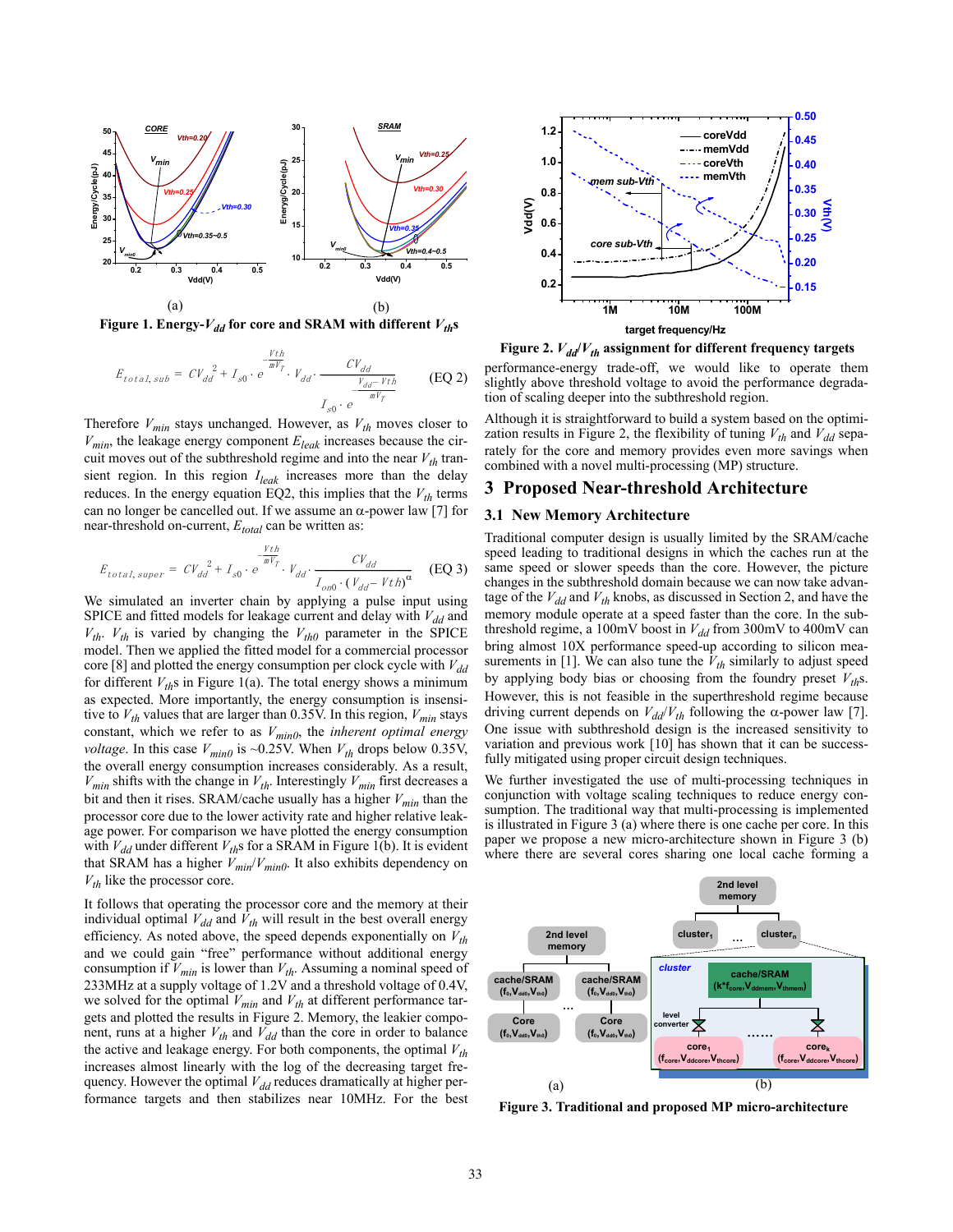"cluster". The local cache serves  $k$  cores by running  $k$  times faster than each individual core. We achieve this by assigning proper  $V_{dd}$ and  $V_{th}$  to the cores and the SRAM/caches. To simplify the problem, we assume that all the cores are running at the same speed and same  $V_{dd}$  and  $V_{th}$ . But the  $V_{dd}/V_{th}$  between the cores and the SRAM/cache could be different. The clusters are connected to the same next level memory, which could be an on-chip cache or an off-chip DRAM.

Because the cores and the memories could potentially operate at different supply voltages, level converters will be needed in between the cores and memories. Subthreshold level converters have been shown feasible in [1]. Considering the  $V_{dd}$  space we are exploring, the delay of the level converter is minimal compared the critical delay of the core and the memory. In addition, since we are now connecting multiple cores to a single L1, the tightly coupled nature of the L1 will be removed and a bus will be needed to connect the cores and the cache. This bus will become larger and expend more energy as the number of cores within the cluster is increased.

#### **3.2 Theoretical Analysis and Projection**

In order to obtain some quick insights on how traditional and proposed micro-architectures scale differently, we first apply theoretical models before turning to detailed architectural simulation. When the system scales from single core to multi-core processing, the total number of clock cycles across all the cores increases due to the necessary application synchronization between the cores (explicit software synchronization instructions and barriers) and cache coherence traffic (implicit hardware execution overhead). [9] has shown a scaling model for multi-processing for high end processors. Although in this work we are not targeting high end applications, the basic scaling theories remain the same. [9]'s model is shown below:

$$
Speedup = \frac{n_p^{x+y}}{(n_p^{x+y} - 1) \cdot P_s + 1}
$$
 (EQ4)

where  $n_p$  is the number of the processors,  $P_s$  is the percentage of the serial portion of code, and *x* and *y* are application dependent parameters describing non-linear speed-up due to various overheads. The maximum speed-up is bounded by the non-parallelizable portion  $P_s$ of the application. This scaling model applies to the traditional CMP as shown in Figure 3 (a). Note that in this work we assume a snooptype/shared-bus cache coherence protocol.

However, we cannot directly use EQ4 for the proposed new cluster mode configuration in Figure 3 (b) because having multiple cores in a cluster reduces the coherence traffic. Therefore, we have proposed the following model:

*Speedup* = 
$$
\frac{n_{mem}^{x+y}}{(n_{mem}^{x+y}-1) \cdot P_s + 1} \cdot \frac{k}{k \cdot P_s + 1}
$$
 (EQ 5)

where  $k$  is the cluster size, or the number of cores present in a cluster, and  $n_{mem}$  is the number of caches or clusters. The first term is similar to what is used in EQ4 to capture the cache coherence overhead and speed up. This speed up is related to the computation to communication ratio of the application. The second term describes the speed-up that occurs from sharing cache locally among several cores. This sharing reduces the coherence traffic between first level and second level memory because modifications made by cores within a cluster are visible to the other cores within that cluster. If some other core in the cluster needs the data, there is a higher chance that the block resides in the local cluster memory. However both terms are still limited by the serial part,  $P_s$ , of the application.

#### *3.2.1 Memory Area Scaling Model*

Previous work [10] has shown that current sensitivity to subthreshold variation increases dramatically with reduced  $V_{dd}$ . Previous work [2][11][12][13][14] has illustrated successful SRAM designs



that operate in subthreshold regime. However, all these works result in an area overhead. Part of the reason for the area overhead is that larger channel area helps suppress random dopant fluctuations (RDF), the dominating factor in the subthreshold regime [15].

In order to factor in the design area overhead of voltage scalability for the SRAM, we carried out Monte Carlo simulations and determined the amount of up-sizing needed for the memory cells under a certain yield constraint. An exponential function is then fitted to the results and used in the rest of the paper.

#### *3.2.2 Problem Formulation and Theoretical Results*

Given a certain task deadline or a execution time for a certain application, we want to find the optimal combination of  $n_{core}$ ,  $V_{dd,core}$ ,  $V_{th,core}$ ,  $n_{mem}$ ,  $V_{dd,mem}$  and  $V_{th,mem}$  to achieve the minimum total energy consumption. The optimization is formulated as follows:

Minimize energy consumption  
\n
$$
E_{core}(n_{core} V_{dd,core} V_{th,core}) + E_{mem}(n_{mem} V_{dd,mem} V_{th,mem})
$$
\n
$$
s.t.
$$
\n
$$
speedup \cdot f_{core} = freq_{tar}
$$
\n(EQ 6)

where  $n_{core}$  is equal to  $n_{mem} * k$ , and *freq<sub>tar</sub>* is the target frequency. We assume a 16kB unified L1 cache for each core in the system similar to what is used in a commercial processor [8].

The energy consumption is modeled as the sum of switching energy and leakage energy from both the memories and the cores. After applying EQ5 and the fitted circuit-level power models from SPICE simulation, we can numerically solve the optimization problem in EQ6. The results are presented in Figure 4 where we swept the cluster size (*k*) and the number of clusters (*nmem*), both from 1 to 8. The energy consumption is normalized to the single-core single-memory case. The energy increases considerably as the cluster size increases beyond 4 because the memory has to run at a much higher voltage and/or lower  $V_{th}$  and significantly raises the energy per access to the memory. In addition, energy savings are improved with more than one cluster but saturates with large cluster numbers due to the synchronization overhead and cache size. Combining these two factors, there exists a global optimal at 3 clusters with 2 cores per cluster. The parameters used are  $(x+y)=0.90$  and  $P_s=0.05$ .

Although these results are based on hypothetical application and the theoretical speed-up model as in EQ5, it does provide us with the insights into cluster mode organization. We will further verify these observations with detailed power modeling and micro-architectural simulation in Section 5 on actual applications.

## **4 Detailed Power Model for Simulation**

In order to properly attain energy numbers from our architectural simulation, we need to determine a power model for all the compo-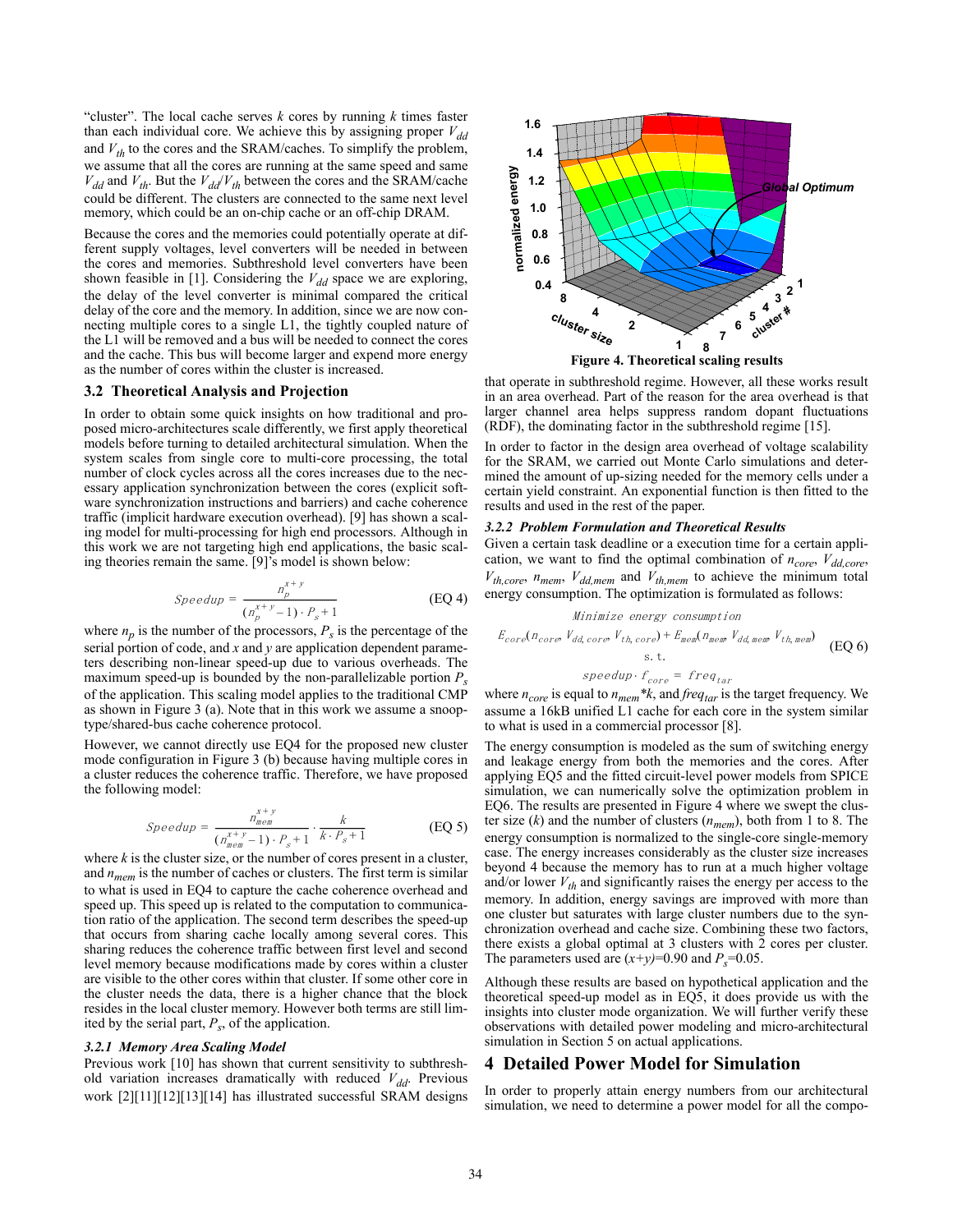**Table 1. Baseline architecture**

| Component      | Value                                        |
|----------------|----------------------------------------------|
| <b>CPU</b>     | 86mW@(233MHz,1.2V) in-order functional model |
| Unified D/I L1 | 64kB, 2-way, block size=64B                  |
|                | $2MB$ 8-way, latency=10                      |

nents in the system. The core energy estimations are based upon the processor core frequency and power consumption numbers from ARM946 in [8]. The same fitted model as in Section 2 is used to capture the  $V_{dd}$  and  $V_{th}$  dependency of delay and leakage. The cache power/energy numbers of different sizes were extrapolated from a memory compiler in 0.13um technology. The baseline machine detail is listed in Table 1. Off-chip access to DRAM is power-hungry because of the high capacitance in the chip package and off-chip wires. Therefore, a energy-oriented design needs to have a big enough L2 cache so that it can shield off the majority of the conflicting misses from the L1 cache from accessing the off-chip memory. For our analysis we have chosen a 2MB on-chip L2 cache operating at nominal voltage (1.2V). As aforementioned, designing a large L2 for voltage scalability with high yield implies significant area and energy overhead. Also since the L2 has a much lower activity rate than the L1, we assume L2 cache utilizes low standby leakage techniques such as drowsy cache [17]. In order to include bus switching energy, we have extracted the physical parameters from a 0.13um technology. Worst case coupling capacitance and repeater insertion have been taken into account. The length of the CPU-L1 buses scales linearly with cluster size and the length of the L1-L2 buses linearly with cluster number.

## **5 Architectural Simulation and Results**

In order to analyze the ramifications of the proposed architectures in energy efficient processor design, we must quantify the system performance energy trade-off using architectural simulations. We performed the simulation using the *M5 Simulator* [16] to determine the energy consumption for different configurations. The analysis was done using the SPLASH2 parallel benchmark suite [5] and all the benchmarks were run to completion. Although SPLASH2 benchmarks are considered high performance scientific applications it was the only parallel benchmarks we had running in the simulator. The trends that we observed in the SPLASH benchmarks will still hold for other parallel applications, but may vary based on the amount of parallelism present and the communication to computation ratio of the application. In order to support the proposed clustered configuration, we have modified M5 to include the capability of simulating clustering. During the cluster mode, we assume that the L1's are *k* times faster than the core, where *k* is the number of cores per cluster and that each of the cores is clocked on a different phase of the caches clock to provide a round-robin access pattern and avoid an arbiter on the bus between the cores and the L1.

The relative latency of the components need to be scaled so as to capture the voltage scaling effect. For instance, when we have a multi-core system, each core and L1 inside the system can be accordingly slowed down compared to the single-core baseline machine, since our constraint is to keep the runtime constant. In architectural simulation, this is equivalent to having a faster L2 and DRAM.

#### **5.1 Optimal L1 Size**

It is known that the size of the L1 affects the system performance in terms of average access latency, but more importantly we found that it also affects the energy efficiency of the system. In order to understand how the choice of L1 size impacted the energy performance of a system, we first performed an analysis on a supply voltage scaled uni-processor system. We varied L1 sizes and optimized the energy consumption for each size by tuning the  $V_{dd}$  and  $V_{th}$  of each compo-

nent. Figure 5 shows the energy consumption for *Cholesky*. We found similar trends for all the SPLASH2 benchmarks, although the optimal cache size varied across the applications. The energy consumption is broken down into processor core, L1, and L2. As L1 size increases from 4kB to 128kB, the overall accesses to the L1 remain constant because of the same instruction stream and data pattern from the processor core. However, L1 energy consumption increases with larger L1 sizes because the energy per access of the L1 requires more power due to larger array size and larger capacitance. The other implication of various L1 sizes is the L1 performance. The L1 miss rate reduces significantly with larger L1s, which also results in a lower number of access to the L2 due to less L1 misses and writebacks. Therefore the L2 energy reduces with larger L1 sizes. The core's energy consumption also reduces with larger L1 sizes because of reduced cycles per instruction (CPI) from less total number of clock cycles that results from a higher L1 hit rate (lower average access latency to the memory system).

Figure 6 shows the optimal  $V_{dd}$ s and  $V_{th}$ s of the core and the L1 with different L1 sizes for *Cholesky*. The total number of CPU cycles reduces with larger L1 sizes, implying relaxed frequency requirements under the same execution time constraint for the core. Therefore the core  $V_{dd}$  reduces. However this improvement is not large enough to change the core  $V_{th}$ . As a comparison, the L1  $V_{dd}$ increases and the amount of change is much higher than that of the core because larger caches inherently run slower. In order for the L1 to keep up with the core the  $V_{dd}$  has to be raised. At the same time a larger cache is leakier, resulting in a higher  $V_{th}$  in order to maintain a good switching energy and leakage energy balance.

#### **5.2 Optimal Cluster Size**

To study the impact of multi-processing and clustering on the energy consumption, we set up our analysis as follows: the number of clusters is varied from 1 to 64, the number cores per cluster is varied from 1 to 8 and L1 size per cluster is varied from 4kB to 128kB. We did a complete analysis of the 240 different configurations across the complete design space for 7 SPLASH benchmarks. The other SPLASH benchmarks were also simulated but did not provide sufficient configuration combinations (due to the nature of the benchmarks).



**Figure 5. Optimal energy with one core and one L1 (***Cholesky)*



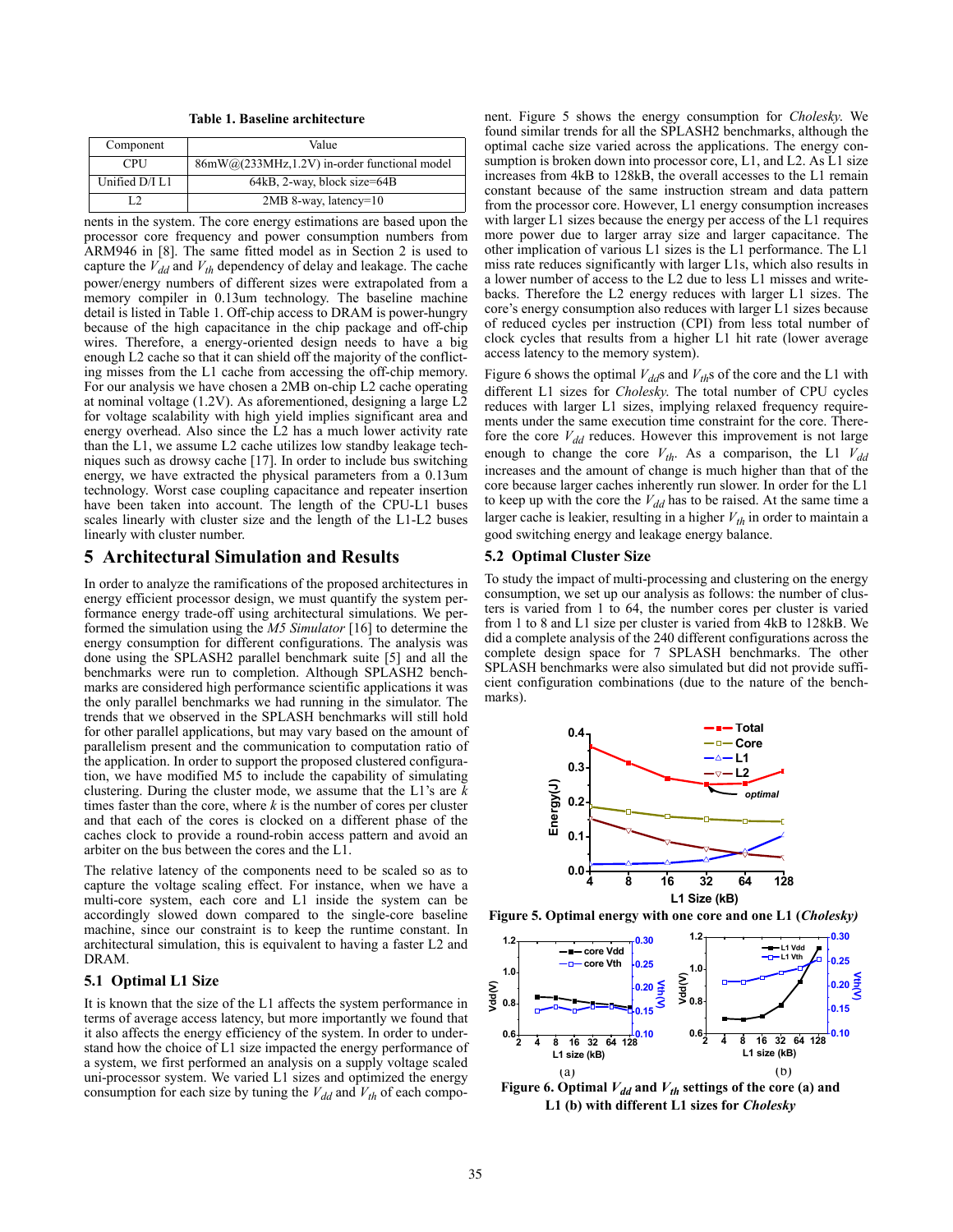

**Figure 7. Three configurations comparison for** *LU*

In order to fully understand the benefit of running in cluster mode Figure 3(b) vs. traditional connection Figure 3(a) we specifically compare three cases in which the overall die size is held constant and present the results in Figure 7. Figure 7(a) shows the energy consumption of the three candidates for *LU* in the SPLASH2 benchmark suite. The best configuration for energy efficiency is 2 cores per cluster, with 2 clusters. This can be explained with Figure 7(b-d). At 4 clusters with 1 core per cluster, a traditional CMP, the number of CPU cycles is larger than both of the clustering cases. This occurs because the average memory access latency is long because the L1 miss rate is high do to the fact that shared memory accesses are forced to miss in the local L1 cache and snoop neighboring L1's to get the data. As the number of cores in a cluster is increased to 2 some of the shared memory of other cores is visible within the cluster's L1 to both cores without having to access another L1. This significantly reduces the average memory access time and results in a reduced number of CPU cycles. Meanwhile the larger shared cache within the cluster results in a higher hit rate and reduced accesses to the L2. Reducing the number of access to the L2 reduces the energy consumed by the L2 as was shown in Section 5.1.

As we scale to 4 cores per cluster, the L1 miss rate is reduced even further, but the energy per access of the L1 and the energy to operate the large bus to connect the cores within the cluster begin to outweigh the gains we see in reduced L2 traffic. Also there is not much reduction in CPU cycles. This happens because the first set of clustering encapsulated most of the memory sharing and synchronization that took place in this application.

For this study it is important to note that we chose three points at which the die size was the same, in the later studies we will present



**Figure 8. Various scaling methods comparison (***Cholesky***)**

Table 2. Optimal  $V_{dd}/V_{th}$  for various scaling methods (*Cholesky*)

|                                         | core            |            | L1         |            |  |
|-----------------------------------------|-----------------|------------|------------|------------|--|
|                                         | $V_{dd}$ $\vee$ | $V_{th}/V$ | $V_{dd}$ N | $V_{th}/V$ |  |
| baseline                                | 1.2             | 0.4        | 1.2        | 0.4        |  |
| traditional CMP                         | 0.782           | 0.4        | 0.782      | 0.4        |  |
| clustering $w/V_{dd}$                   | 0.665           | 0.4        | 0.845      | 0.4        |  |
| <i>clustering</i> $w/V_{dd}$ & $V_{th}$ | 0.37            | 0.189      | 0.64       | 0.264      |  |

|  | the global optimal configuration without regard to die size. We         |  |  |  |  |
|--|-------------------------------------------------------------------------|--|--|--|--|
|  | wanted to show in this study that given a fixed die size, clustering is |  |  |  |  |
|  | the optimal choice for this benchmark.                                  |  |  |  |  |

## **5.3 Various Energy Saving Modes**

In this section, we explore the entire design space and analyze the impact of using the  $\hat{V}_{th}$  to further improve performance. We again use the same 240 configurations per benchmark as in Section 5.2. Three different scaling approaches are evaluated: 1) traditional  $V_{dd}$ scaling using MP while maintaining one core per L1 cache (Figure 3 (a)), 2)  $V_{dd}$  scaling using MP but with cluster mode configuration and 3)  $V_{dd}$  and  $V_{th}$  scaling with cluster mode configuration. The runtime of all three systems is set to match that of the baseline machine. The results for *Cholesky* are presented in Figure 8. Traditional MP  $V_{dd}$  scaling brings us  $38.1\%$  savings over the baseline machine, but clustering cores with  $V_{dd}$  scaling results in a 18.9% improvement over traditional scaling techniques and 49.9% improvement over the baseline. Finally we show that clustered cores with both scaled  $V_{th}$  as well as  $V_{dd}$  yields a global optimal energy, and about a 53% percent improvement over using traditional scaling techniques.

The optimal  $V_{dd}/V_{th}$  values for the different techniques are presented in Table 2. With nominal  $V_{th}$  at 0.4V,  $V_{dd}$  scaling with traditional MP finds an optimum with 4 cores and 4 L1 caches at a  $V_{dd}$  of 0.8V. With clustering, the system finds an optimal with 2 cores per cluster at 3 clusters. In order to maintain the speed difference between the L1 and the core, the L1 supply voltage needs to be raised higher and in turn the core voltage can be dropped. The best clustered machine using  $V_{th}/V_{dd}$  scaling finds its optimum at a lower  $V_{dd}$  and  $V_{th}$  than  $V_{dd}$ -only clustered scaling. Also the L1 cache operates at a higher  $V_{th}$  than the core due to the higher leakage, confirming our observation in Figure 2. The optimal L1 size for all 3 scaling approaches is 64kB for this benchmark. The energy optimal point was chosen without regard to die size. If given a die size constraint the energy optimal point can be found within the configurations, out of the 240 explored, that meet that die constraint. Section 5.2 provides an example of such an analysis where we present three configurations with the same die size.

**Table 3. Optimal configurations for different benchmarks**

|     |                | k              | L1 size<br>$/kB*$ | core            |            | L1              | energy     |         |
|-----|----------------|----------------|-------------------|-----------------|------------|-----------------|------------|---------|
|     | $n_c$          |                |                   | $V_{dd}$ $\vee$ | $V_{th}/V$ | $V_{dd}$ $\vee$ | $V_{th}/V$ | savings |
| cho | 3              | $\overline{2}$ | 64                | 0.370           | 0.189      | 0.640           | 0.264      | 70.8%   |
| fft | $\overline{2}$ | $\overline{2}$ | 32                | 0.415           | 0.180      | 0.620           | 0.236      | 72.6%   |
| fmm | 8              | $\overline{2}$ | 128               | 0.310           | 0.236      | 0.610           | 0.377      | 79.7%   |
| luc | $\mathbf{3}$   | $\overline{2}$ | 32                | 0.380           | 0.198      | 0.610           | 0.292      | 77.8%   |
| lun | $\overline{2}$ | $\overline{2}$ | 64                | 0.425           | 0.180      | 0.765           | 0.255      | 68.4%   |
| rad | 16             |                | 128               | 0.285           | 0.236      | 0.610           | 0.480      | 84.2%   |
| ray | 3              | $\overline{2}$ | 128               | 0.405           | 0.208      | 0.780           | 0.283      | 65.1%   |

k: # of cores per cluster  $n_c$ : # of cluster \*L1 size is per cluster energy savings is relative to baseline uni-processor machine